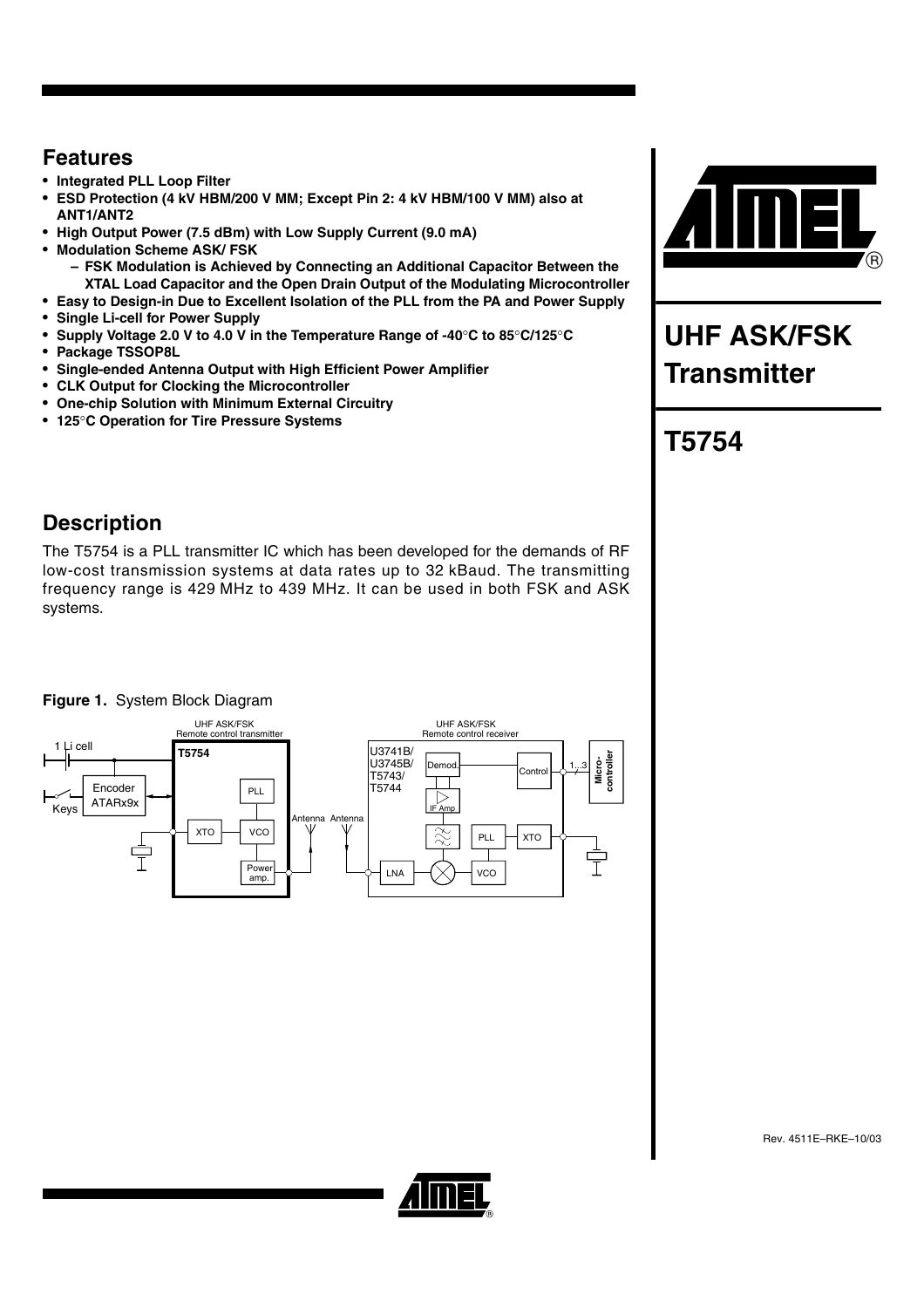

# **Pin Configuration**

**Figure 2.** Pinning TSSOP8L



# **Pin Description**

| Pin            | <b>Symbol</b>                        | <b>Function</b>                                                                                                       | Configuration                                                       |
|----------------|--------------------------------------|-----------------------------------------------------------------------------------------------------------------------|---------------------------------------------------------------------|
| $\mathbf{1}$   | <b>CLK</b>                           | Clock output signal for microconroller<br>The clock output frequency is set by the<br>crystal to f <sub>XTAL</sub> /4 | $Q$ VS<br>100<br><b>CLK</b><br>100                                  |
| $\overline{c}$ | PA_ENABLE                            | Switches on power amplifier, used for<br><b>ASK</b> modulation                                                        | PA_ENABLE<br>50k<br>$U_{ref} = 1.1 V$<br>$20 \mu A$                 |
| 3<br>4         | ANT <sub>2</sub><br>ANT <sub>1</sub> | Emitter of antenna output stage<br>Open collector antenna output                                                      | ANT1<br>ANT <sub>2</sub>                                            |
| 5              | <b>XTAL</b>                          | Connection for crystal                                                                                                | $V_{\rm S}$<br>$V_{\rm S}$<br>1.5k<br>1.2k<br><b>XTAL</b><br>182 µA |
| 6              | <b>VS</b>                            | Supply voltage                                                                                                        | See ESD protection circuitry (see Figure 8 on page 8)               |
| $\overline{7}$ | <b>GND</b>                           | Ground                                                                                                                | See ESD protection circuitry (see Figure 8 on page 8)               |
| 8              | <b>ENABLE</b>                        | Enable input                                                                                                          | <b>ENABLE</b><br>200k                                               |

**<sup>2</sup> T5754**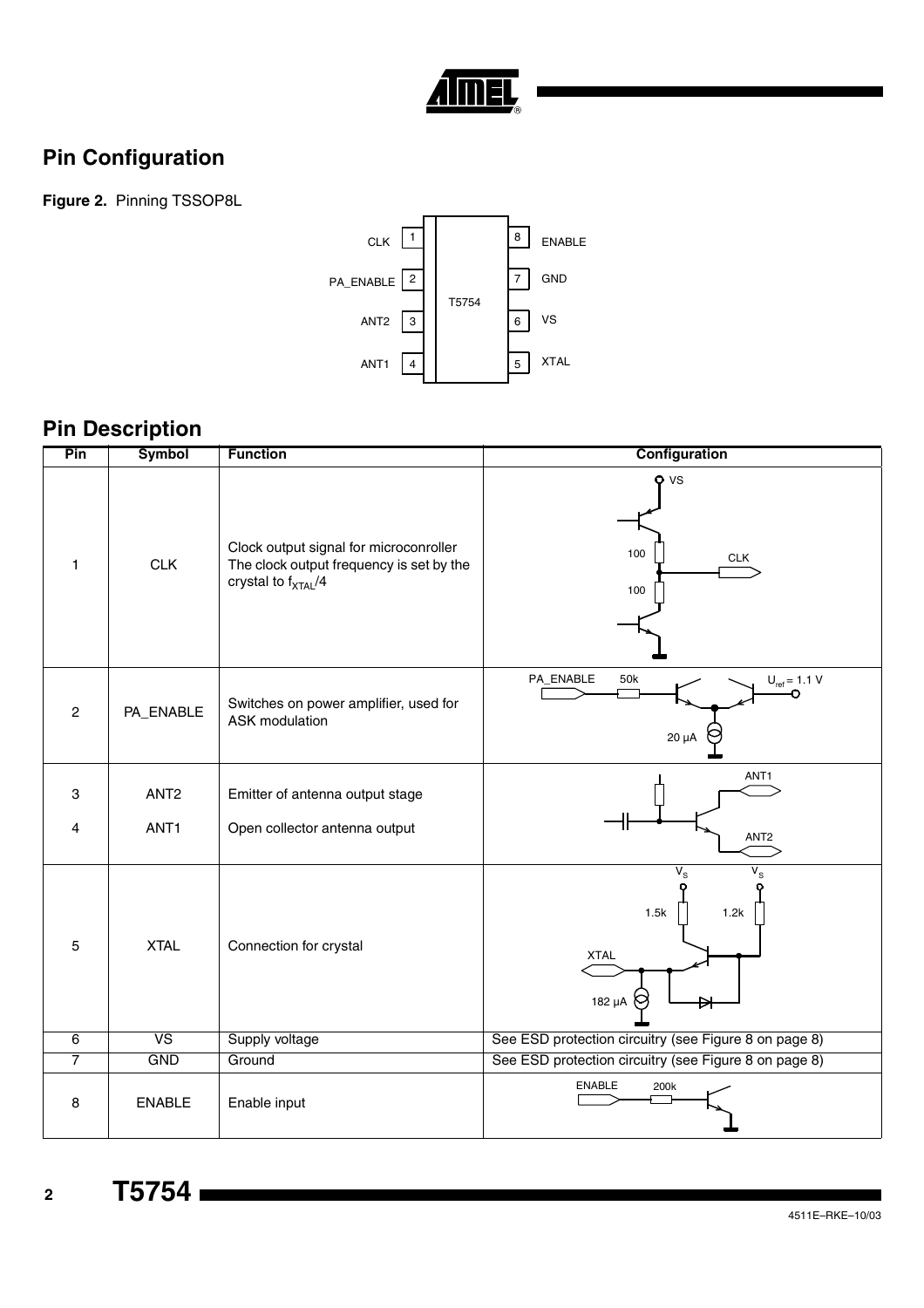### **Figure 3.** Block Diagram



General Description This fully integrated PLL transmitter allows particularly simple, low-cost RF miniature transmitters to be assembled. The VCO is locked to 32  $f_{\text{XTAL}}$  hence a 13.56 MHz crystal is needed for a 433.92 MHz transmitter. All other PLL and VCO peripheral elements are integrated.

> The XTO is a series resonance oscillator so that only one capacitor together with a crystal connected in series to GND are needed as external elements.

> The crystal oscillator together with the PLL needs typically <1 ms until the PLL is locked and the CLK output is stable. There is a wait time of  $\geq 1$  ms until the CLK is used for the microcontroller and the PA is switched on.

> The power amplifier is an open-collector output delivering a current pulse which is nearly independent from the load impedance. The delivered output power is hence controllable via the connected load impedance.

> This output configuration enables a simple matching to any kind of antenna or to 50  $\Omega.$  A high power efficiency of  $\eta = \mathsf{P}_{\mathsf{out}} / (\mathsf{I}_{\mathsf{S},\mathsf{PA}}\;\;\mathsf{V}_\mathsf{S}\,)$  of 36% for the power amplifier results when an optimized load impedance of Z $_{\sf Load}$  = (166 + j223)  $\Omega$  is used at 3 V supply voltage.

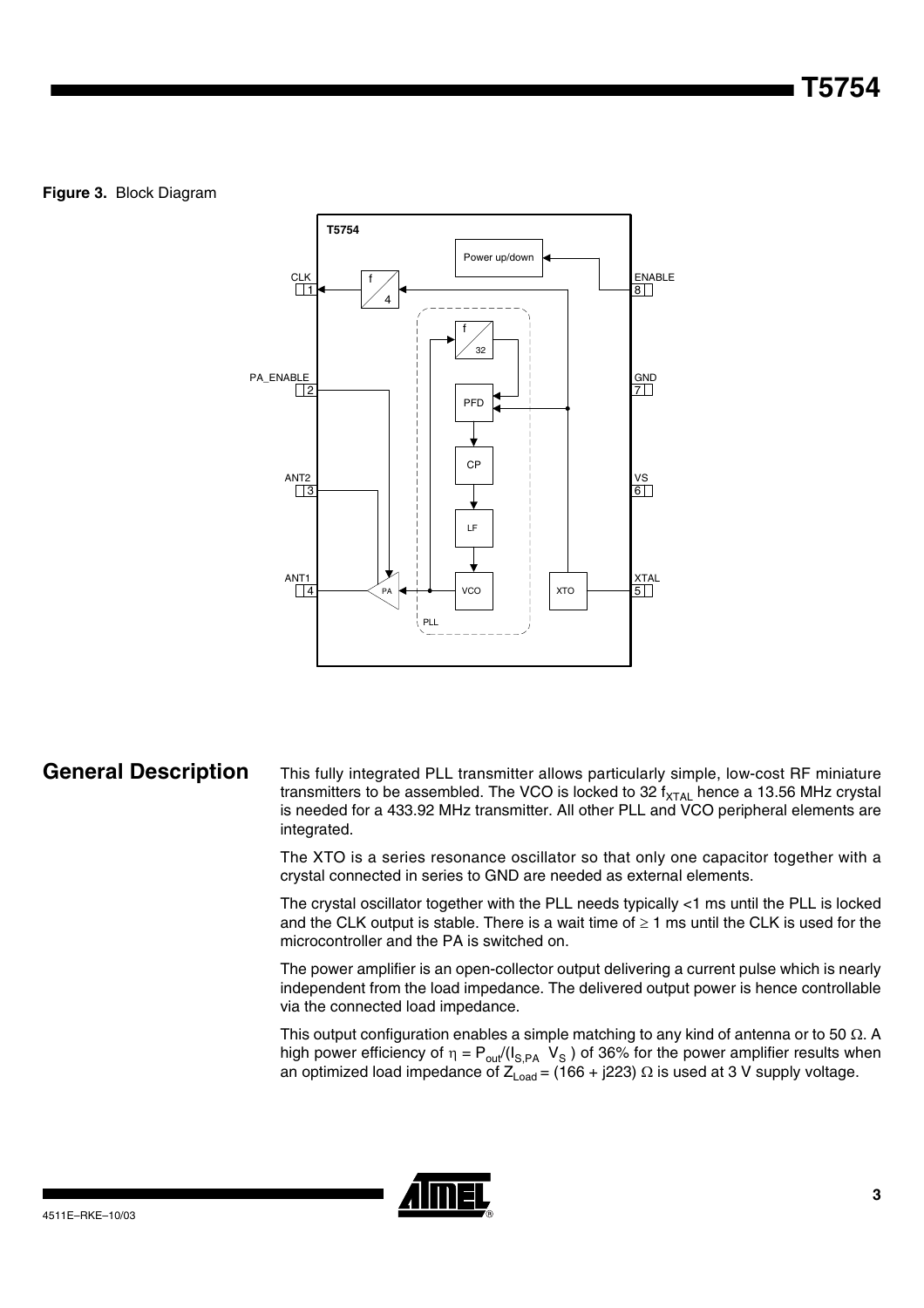

| <b>Functional</b><br><b>Description</b> | If $ENABLE = L$ and the $PA$ _ENABLE = L, the circuit is in standby mode consuming only<br>a very small amount of current so that a lithium cell used as power supply can work for<br>several years.                                                                                                                                                                                                                                                                                                                                                                                                                                                                                                                           |
|-----------------------------------------|--------------------------------------------------------------------------------------------------------------------------------------------------------------------------------------------------------------------------------------------------------------------------------------------------------------------------------------------------------------------------------------------------------------------------------------------------------------------------------------------------------------------------------------------------------------------------------------------------------------------------------------------------------------------------------------------------------------------------------|
|                                         | With ENABLE = H the XTO, PLL and the CLK driver are switched on. If PA_ENABLE<br>remains L only the PLL and the XTO is running and the CLK signal is delivered to the<br>microcontroller. The VCO locks to 32 times the XTO frequency.                                                                                                                                                                                                                                                                                                                                                                                                                                                                                         |
|                                         | With ENABLE = H and PA_ENABLE = H the PLL, XTO, CLK driver and the power<br>amplifier are on. With PA_ENABLE the power amplifier can be switched on and off,<br>which is used to perform the ASK modulation.                                                                                                                                                                                                                                                                                                                                                                                                                                                                                                                   |
| <b>ASK Transmission</b>                 | The T5754 is activated by ENABLE = H. PA_ENABLE must remain L for $t \ge 1$ ms, then<br>the CLK signal can be taken to clock the microcontroller and the output power can be<br>modulated by means of Pin PA_ENABLE. After transmission PA_ENABLE is switched<br>to L and the microcontroller switches back to internal clocking. The T5754 is switched<br>back to standby mode with $ENABLE = L$ .                                                                                                                                                                                                                                                                                                                            |
| <b>FSK Transmission</b>                 | The T5754 is activated by ENABLE = H. PA_ENABLE must remain L for $t \ge 1$ ms, then<br>the CLK signal can be taken to clock the microcontroller and the power amplifier is<br>switched on with PA_ENABLE = H. The chip is then ready for FSK modulation. The<br>microcontroller starts to switch on and off the capacitor between the XTAL load capaci-<br>tor and GND with an open-drain output port, thus changing the reference frequency of<br>the PLL. If the switch is closed, the output frequency is lower than if the switch is open.<br>After transmission PA_ENABLE is switched to L and the microcontroller switches back<br>to internal clocking. The T5754 is switched back to standby mode with ENABLE = $L$ . |
|                                         | The accuracy of the frequency deviation with XTAL pulling method is about +25% when                                                                                                                                                                                                                                                                                                                                                                                                                                                                                                                                                                                                                                            |

The accuracy of the frequency deviation with XTAL pulling method is about ±25% when the following tolerances are considered.

**Figure 4.** Tolerances of Frequency Modulation



Using  $C_4$  = 9.2 pF  $\pm$  2%,  $C_5$  = 6.8 pF  $\pm$  5%, a switch port with  $C_{\text{Switch}}$  = 3 pF  $\pm$  10%, stray capacitances on each side of the crystal of  $C_{\text{Stray1}} = C_{\text{Stray2}} = 1$  pF  $\pm$  10%, a parallel capacitance of the crystal of C<sub>0</sub> = 3.2 pF  $\pm$  10% and a crystal with C<sub>M</sub> = 13 fF  $\pm$  10%, an FSK deviation of  $\pm 21$  kHz typical with worst case tolerances of  $\pm 16.3$  kHz to  $\pm 28.8$  kHz results.

**CLK Output** An output CLK signal is provided for a connected microcontroller, the delivered signal is CMOS compatible if the load capacitance is lower than 10 pF.

**Clock Pulse Take-over** The clock of the crystal oscillator can be used for clocking the microcontroller. Atmel's ATARx9x has the special feature of starting with an integrated RC-oscillator to switch on the T5754 with ENABLE = H, and after 1 ms to assume the clock signal of the transmission IC, so that the message can be sent with crystal accuracy.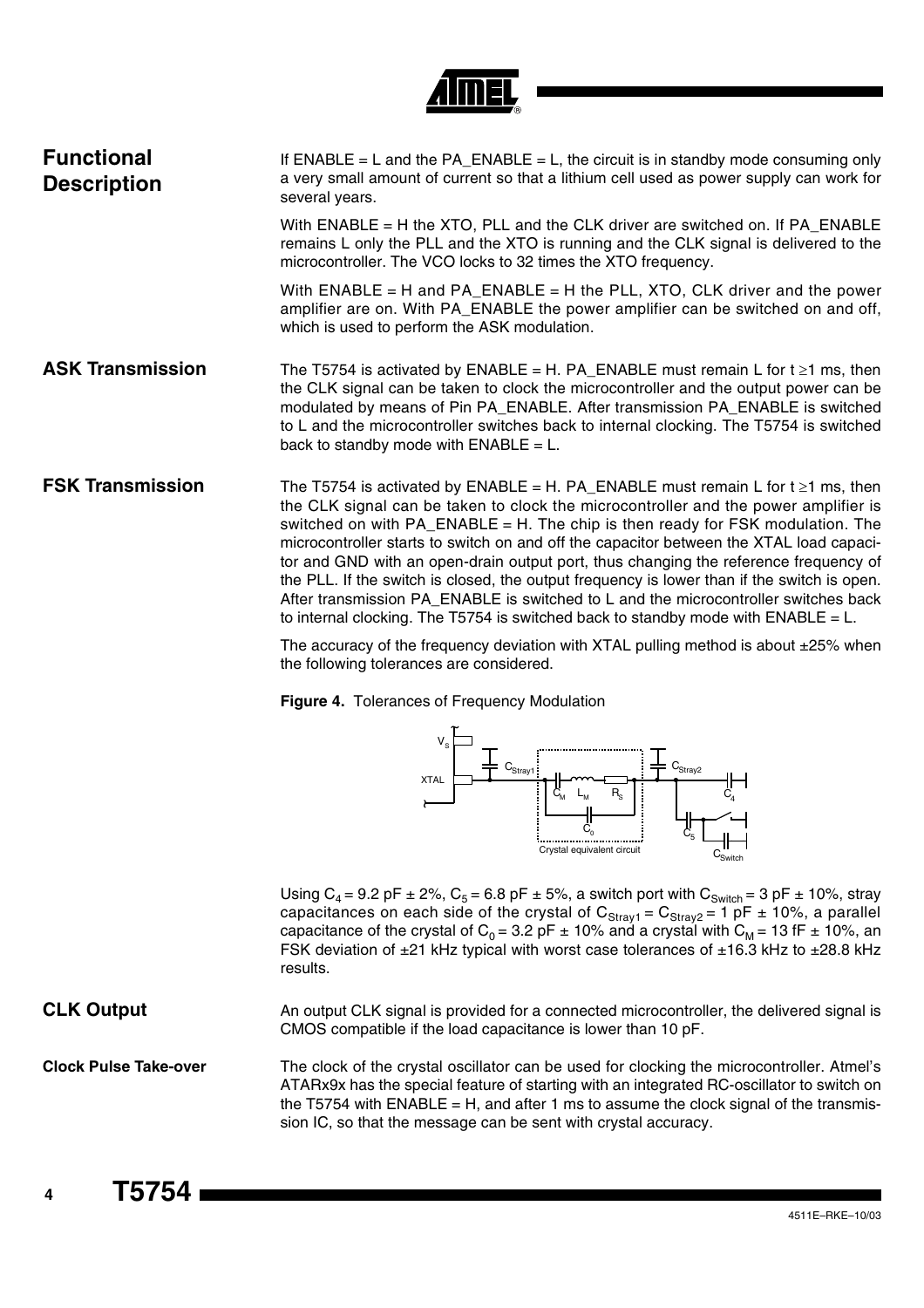### **Output Matching and Power Setting**

The output power is set by the load impedance of the antenna. The maximum output power is achieved with a load impedance of  $\mathsf{Z}_{\mathsf{Load},\mathsf{opt}}$  = (166 + j223)  $\Omega.$  There must be a low resistive path to  $V_S$  to deliver the DC current.

The delivered current pulse of the power amplifier is 9 mA and the maximum output power is delivered to a resistive load of 465  $\Omega$  if the 1.0 pF output capacitance of the power amplifier is compensated by the load impedance.

An optimum load impedance of:

Z<sub>Load</sub> = 465  $\Omega$  II j/(2  $\times$   $\pi$  1.0 pF) = (166 + j223)  $\Omega$  thus results for the maximum output power of 7.5 dBm.

The load impedance is defined as the impedance seen from the T5754's ANT1, ANT2 into the matching network. Do not confuse this large signal load impedance with a small signal input impedance delivered as input characteristic of RF amplifiers and measured from the application into the IC instead of from the IC into the application for a power amplifier.

Less output power is achieved by lowering the real parallel part of 465  $\Omega$  where the parallel imaginary part should be kept constant.

Output power measurement can be done with the circuit of [Figure 5.](#page-4-0) Note that the component values must be changed to compensate the individual board parasitics until the T5754 has the right load impedance  $\mathsf{Z}_{\mathsf{Load},\mathsf{opt}}$  = (166 + j223)  $\Omega$ . Also the damping of the cable used to measure the output power must be calibrated out.

<span id="page-4-0"></span>



### **Application Circuit** For the supply-voltage blocking capacitor C<sub>3</sub> a value of 68 nF/X7R is recommended (see [Figure 6 on page 6](#page-5-0) and [Figure 7 on page 7\)](#page-6-0).  $C_1$  and  $C_2$  are used to match the loop antenna to the power amplifier where  $C_1$  typically is 8.2 pF/NP0 and  $C_2$  is 6 pF/NP0 (10 pF + 15 pF in series); for  $C_2$  two capacitors in series should be used to achieve a better tolerance value and to have the possibility to realize the  $Z_{\text{load,oot}}$  by using standard valued capacitors.

~

 $C_1$  forms together with the pins of T5754 and the PCB board wires a series resonance loop that suppresses the 1<sup>st</sup> harmonic, hence the position of  $C_1$  on the PCB is important. Normally the best supression is achieved when  $C_1$  is placed as close as possible to the Pins ANT1 and ANT2.

The loop antenna should not exceed a width of 1.5 mm, otherwise the Q-factor of the loop antenna is too high.

 $L_1$  ([50 nH to 100 nH) can be printed on PCB.  $C_4$  should be selected that the XTO runs on the load resonance frequency of the crystal. Normally, a value of 12 pF results for a 15 pF load-capacitance crystal.

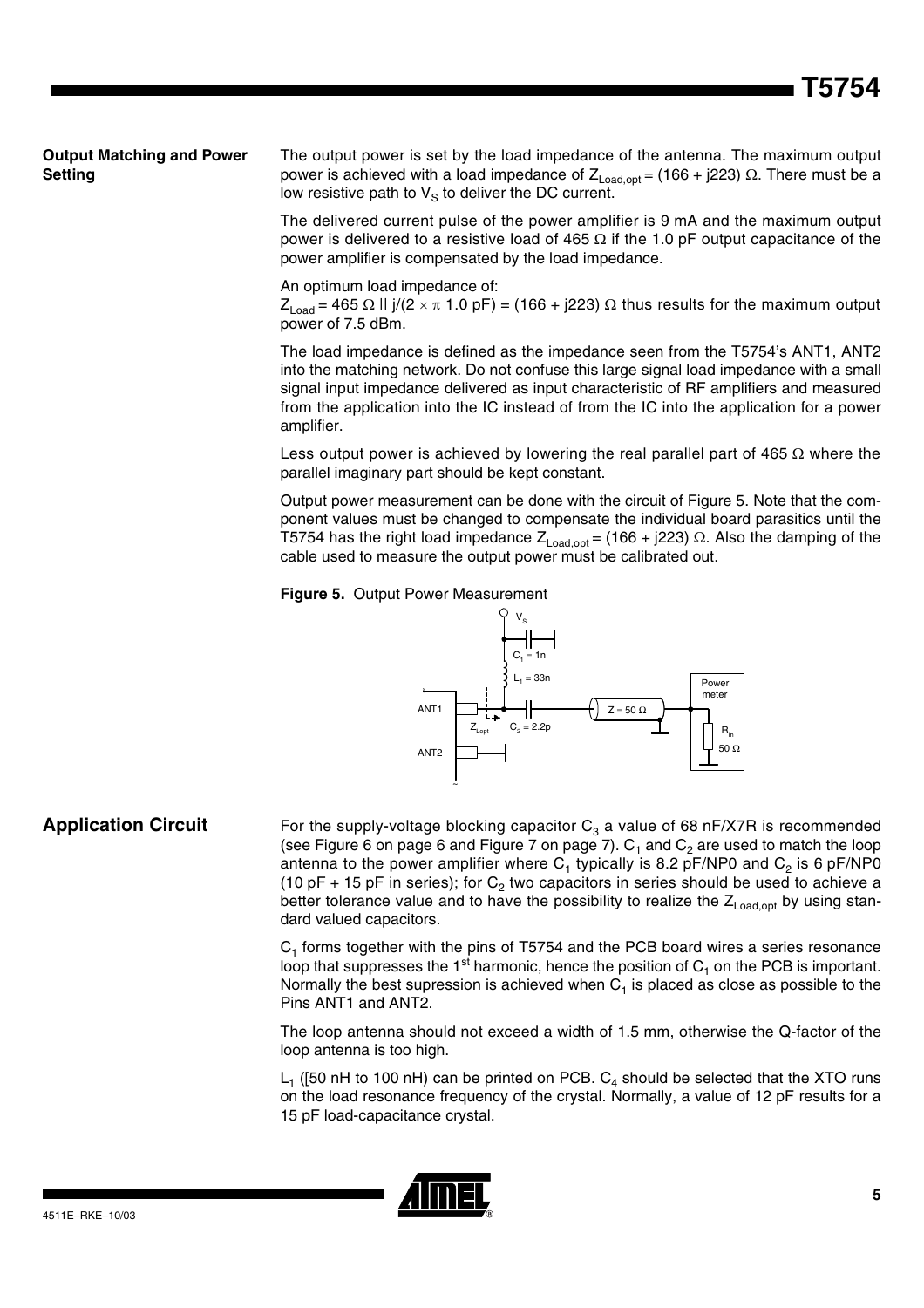

### <span id="page-5-0"></span>**Figure 6.** ASK Application Circuit

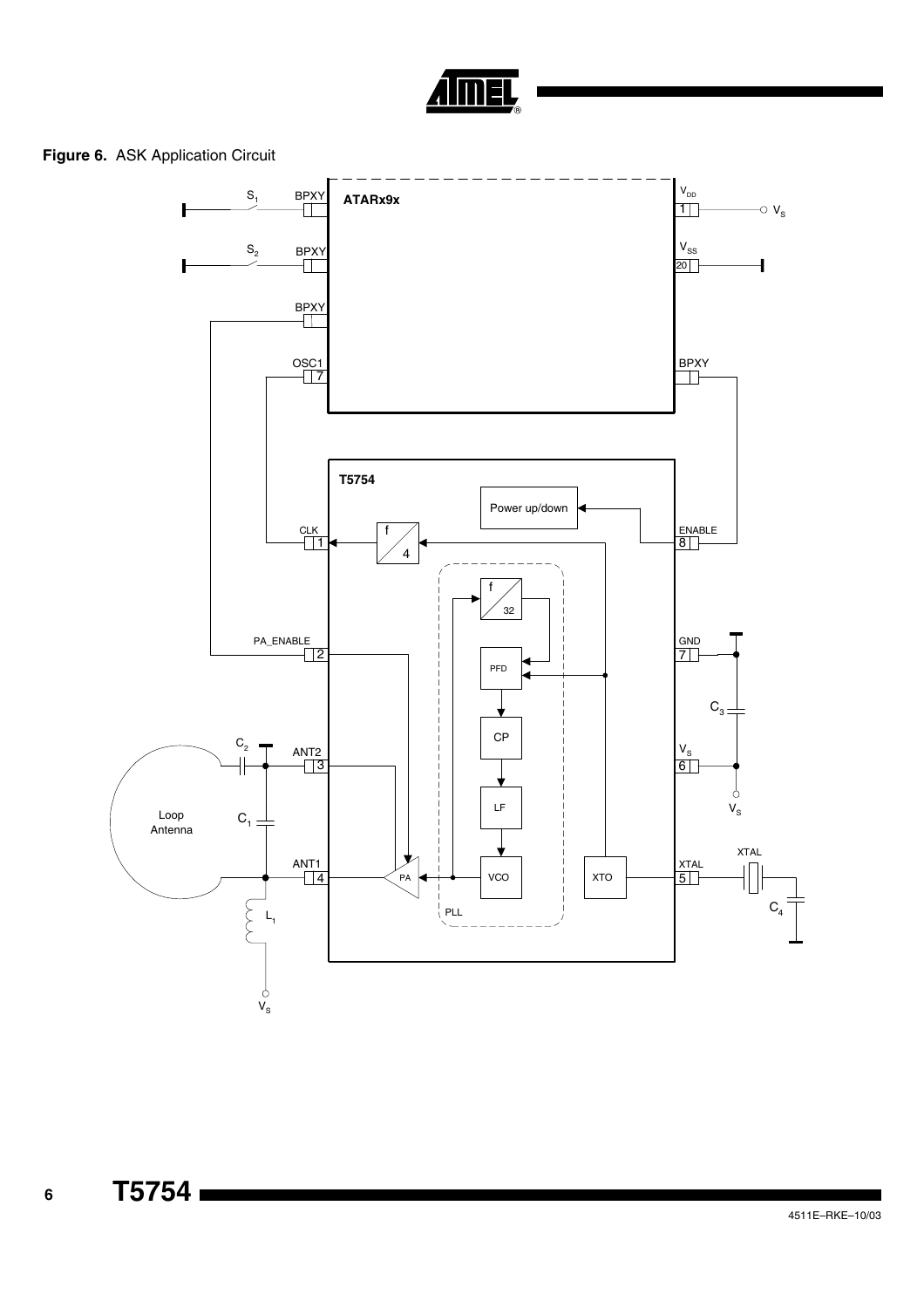### <span id="page-6-0"></span>**Figure 7.** FSK Application Circuit



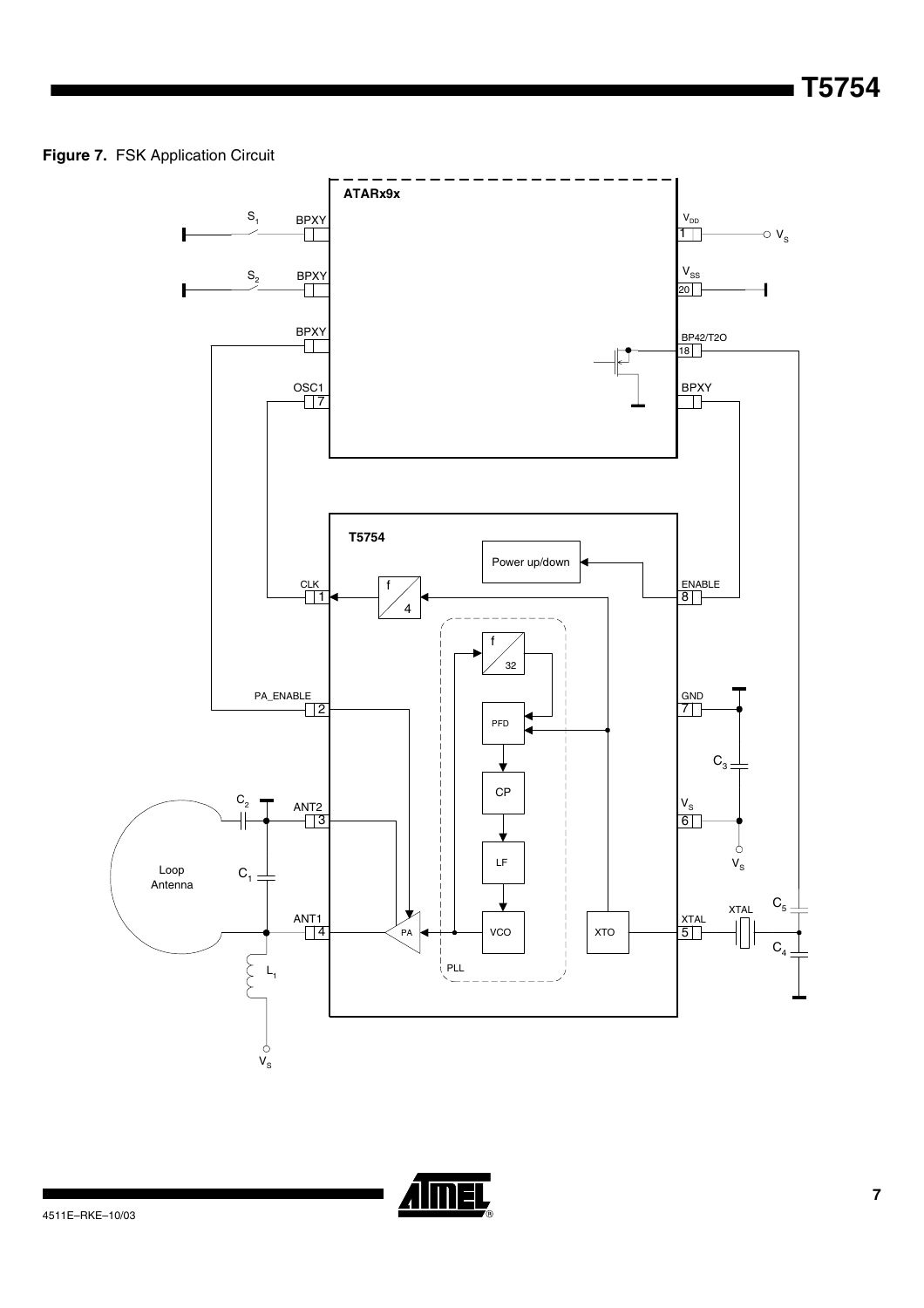

<span id="page-7-0"></span>**Figure 8.** ESD Protection Circuit



### **Absolute Maximum Ratings**

Stresses beyond those listed under "Absolute Maximum Ratings" may cause permanent damage to the device. This is a stress rating only and functional operation of the device at these or any other conditions beyond those indicated in the operational sections of this specification is not implied. Exposure to absolute maximum rating conditions for extended periods may affect device reliability.

| <b>Parameters</b>    | Symbol           | <b>Minimum</b> | <b>Maximum</b> | <b>Unit</b> |  |
|----------------------|------------------|----------------|----------------|-------------|--|
| Supply voltage       | $V_{\rm S}$      |                |                |             |  |
| Power dissipation    | $P_{\text{tot}}$ |                | 100            | mW          |  |
| Junction temperature |                  |                | 150            | $^{\circ}C$ |  |
| Storage temperature  | <sup>I</sup> stg | -55            | 125            | $^{\circ}C$ |  |
| Ambient temperature  | 'amb             | -55            | 125            | $^{\circ}C$ |  |

### **Thermal Resistance**

| Dor.<br>ameters       | הioש∂ | <b>Value</b> | Unit |
|-----------------------|-------|--------------|------|
| า ambient<br>Junction | ™thJA | 70<br>. 7 U  | K/W  |

### **Electrical Characteristics**

 $V_{\rm S}$  = 2.0 V to 4.0 V, T<sub>amb</sub> = -40°C to 125°C unless otherwise specified.

Typical values are given at V<sub>S</sub> = 3.0 V and T<sub>amb</sub> = 25°C. All parameters are refered to GND (pin 7).

| <b>Parameters</b> | <b>Test Conditions</b>                                                                                                                                                | Symbol                  | Min. | Typ. | Max.     | <b>Unit</b>    |
|-------------------|-----------------------------------------------------------------------------------------------------------------------------------------------------------------------|-------------------------|------|------|----------|----------------|
| Supply current    | Power down<br>$V_{ENABLE}$ < 0.25 V, -40°C to 85°C<br>$V_{PA\text{-ENABLE}}$ < 0.25 V, -40°C to +125°C<br>$V_{PA-ENABLE}$ < 0.25 V, 25°C<br>(100% correlation tested) | $I_S$ off               |      | < 10 | 350<br>7 | nA<br>μA<br>nA |
| Supply current    | Power up, PA off, $V_s = 3 V$ ,<br>$V_{ENABLE}$ > 1.7 V, $V_{PA-ENABLE}$ < 0.25 V                                                                                     | ٦ς                      |      | 3.7  | 4.8      | mA             |
| Supply current    | Power up, $V_s = 3.0 V$ ,<br>$V_{ENABLE}$ > 1.7 V, $V_{PA-ENABLE}$ > 1.7 V                                                                                            | <sup>I</sup> S Transmit |      | 9    | 11.6     | mA             |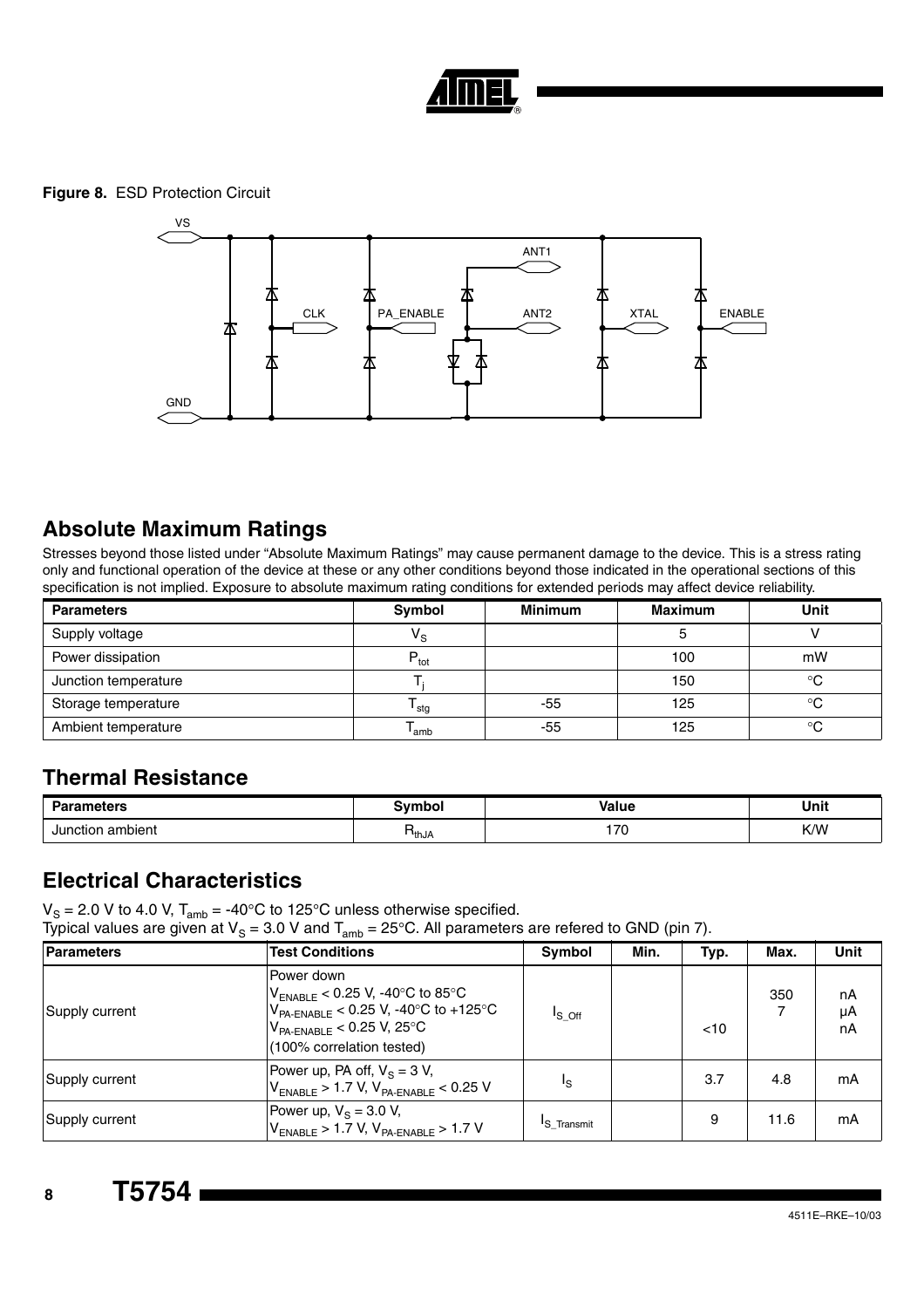# **Electrical Characteristics (Continued)**

 $V_S = 2.0$  V to 4.0 V,  $T_{amb} = -40^{\circ}$ C to 125°C unless otherwise specified.

| <b>Parameters</b>                                           | <b>Test Conditions</b>                                                                                                                                                                                       | Symbol                                                        | Min.             | Typ.              | Max.             | Unit                    |
|-------------------------------------------------------------|--------------------------------------------------------------------------------------------------------------------------------------------------------------------------------------------------------------|---------------------------------------------------------------|------------------|-------------------|------------------|-------------------------|
| Output power                                                | $V_S = 3.0 V$ , $T_{amb} = 25^{\circ}C$ ,<br>f = 433.92 MHz, $Z_{Load}$ = (166 + j233) $\Omega$                                                                                                              | $\mathsf{P}_{\mathsf{Ref}}$                                   | 5.5              | 7.5               | 10               | dBm                     |
| Output power variation for the full<br>temperature range    | $T_{amb}$ = -40°C to +85°C,<br>$V_S = 3.0 V$<br>$V_{\rm S} = 2.0 \text{ V}$                                                                                                                                  | $\Delta P_{\text{Ref}}$<br>$\Delta \mathsf{P}_{\mathsf{Ref}}$ |                  |                   | $-1.5$<br>$-4.0$ | dB<br>dB                |
| Output power variation for the full<br>temperature range    | $T_{amb} = -40$ °C to $+125$ °C,<br>$V_{\rm s}$ = 3.0 V<br>$V_S = 2.0 V,$<br>$P_{Out} = P_{Ref} + \Delta P_{Ref}$                                                                                            | $\Delta \mathsf{P}_{\mathsf{Ref}}$<br>$\Delta P_{\text{Ref}}$ |                  |                   | $-2.0$<br>$-4.5$ | dB<br>dB                |
| Achievable output-power range                               | Selectable by load impedance                                                                                                                                                                                 | $P_{Out\_typ}$                                                | 0                |                   | 7.5              | dBm                     |
| Spurious emission                                           | $f_{CLK} = f_0/128$<br>Load capacitance at Pin CLK = 10 pF<br>$f_{\rm O}$ ± 1× $f_{\rm CLK}$<br>$f_{\rm O}$ ± 4 $\times$ $f_{\rm CLK}$<br>other spurious are lower                                           |                                                               |                  | $-55$<br>$-52$    |                  | dBc<br>dBc              |
| Oscillator frequency XTO<br>(= phase comparator frequency)  | $f_{\text{XTO}} = f_0/32$<br>$f_{\text{XTAL}}$ = resonant frequency of the XTAL,<br>$C_M \leq 10$ fF, load capacitance selected<br>accordingly<br>$T_{amb}$ = -40°C to +85°C,<br>$T_{amb}$ = -40°C to +125°C | $f_{\text{XTO}}$                                              | $-30$<br>-40     | $f_{\text{XTAL}}$ | $+30$<br>+40     | ppm<br>ppm              |
| PLL loop bandwidth                                          |                                                                                                                                                                                                              |                                                               |                  | 250               |                  | kHz                     |
| Phase noise of phase comparator                             | Referred to $f_{PC} = f_{XT0}$<br>25 kHz distance to carrier                                                                                                                                                 |                                                               |                  | -116              | $-110$           | dBc/Hz                  |
| In loop phase noise PLL                                     | 25 kHz distance to carrier                                                                                                                                                                                   |                                                               |                  | $-86$             | -80              | dBc/Hz                  |
| Phase noise VCO                                             | at 1 MHz<br>at 36 MHz                                                                                                                                                                                        |                                                               |                  | -94<br>$-125$     | -90<br>$-121$    | dBc/Hz<br>dBc/Hz        |
| Frequency range of VCO                                      |                                                                                                                                                                                                              | $f_{VCO}$                                                     | 429              |                   | 439              | <b>MHz</b>              |
| Clock output frequency (CMOS<br>microcontroller compatible) |                                                                                                                                                                                                              |                                                               |                  | $f_0/128$         |                  | <b>MHz</b>              |
| Voltage swing at Pin CLK                                    | $C_{Load} \leq 10$ pF                                                                                                                                                                                        | $V_{0h}$<br>$V_{0I}$                                          | $V_S \times 0.8$ |                   | $V_S \times 0.2$ | V<br>V                  |
| Series resonance R of the crystal                           |                                                                                                                                                                                                              | <b>Rs</b>                                                     |                  |                   | 110              | $\Omega$                |
| Capacitive load at Pin XT0                                  |                                                                                                                                                                                                              |                                                               |                  |                   | 7                | pF                      |
| FSK modulation frequency rate                               | Duty cycle of the modulation signal =<br>50%                                                                                                                                                                 |                                                               | 0                |                   | 32               | kHz                     |
| ASK modulation frequency rate                               | Duty cycle of the modulation signal =<br>50%                                                                                                                                                                 |                                                               | 0                |                   | 32               | kHz                     |
| <b>ENABLE</b> input                                         | Low level input voltage<br>High level input voltage<br>Input current high                                                                                                                                    | $V_{\parallel}$<br>$V_{\text{lh}}$<br>$I_{\text{In}}$         | 1.7              |                   | 0.25<br>20       | V<br>$\mathsf{V}$<br>μA |
| PA_ENABLE input                                             | Low level input voltage<br>High level input voltage<br>Input current high                                                                                                                                    | $V_{\parallel}$<br>$V_{\text{lh}}$<br>$I_{\text{In}}$         | 1.7              |                   | 0.25<br>5        | $\sf V$<br>v<br>μA      |

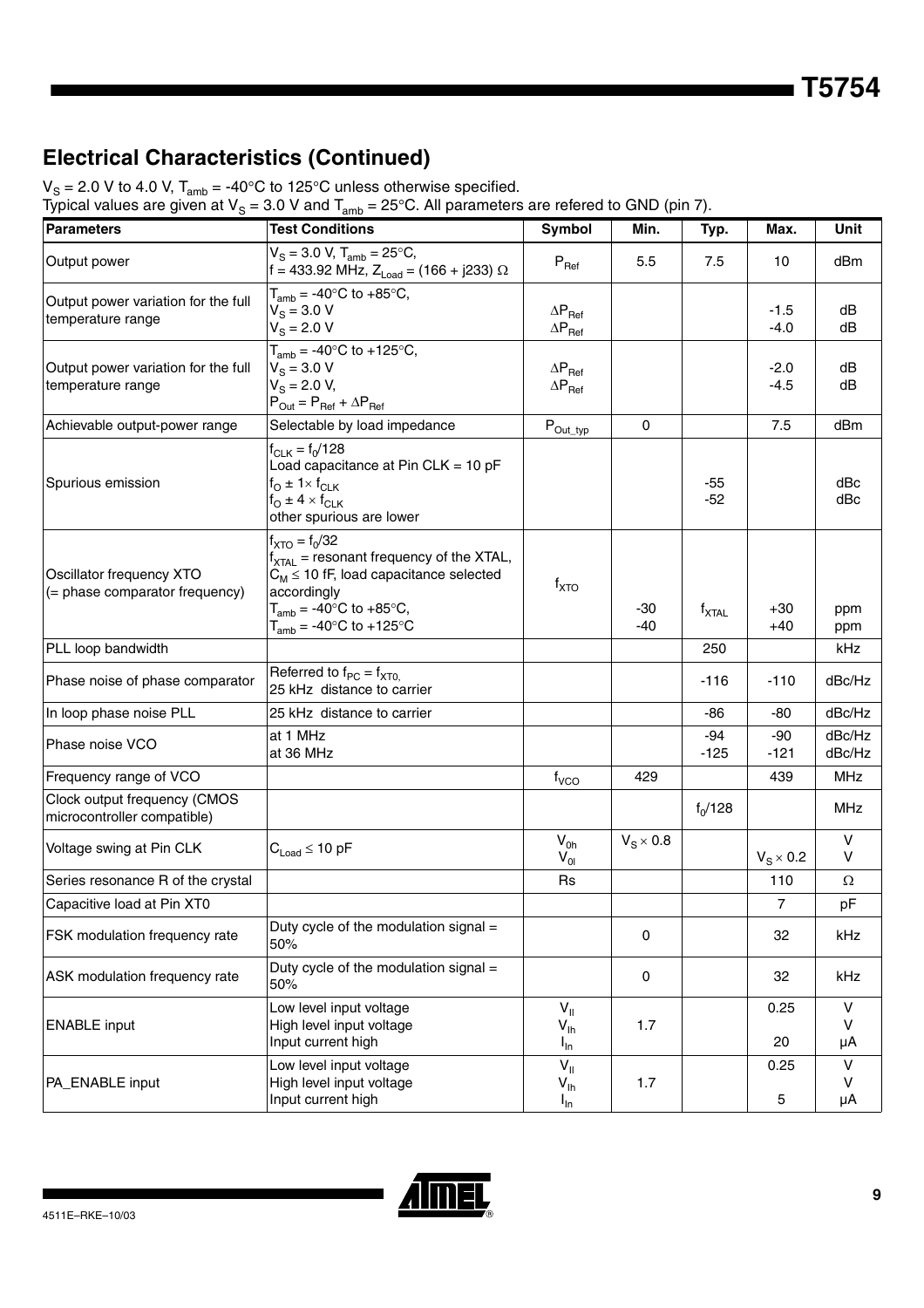

## **Ordering Information**

| <b>Extended Type Number</b> | 'ackage | Remarks          |
|-----------------------------|---------|------------------|
| T5754-6AQ                   | TSSOP8L | laped and reeled |

# **Package Information**

Package: TSSOP 8L Dimensions in mm



Drawing-No.: 6.543-5083.01-4 Issue: 1; 08.01.02